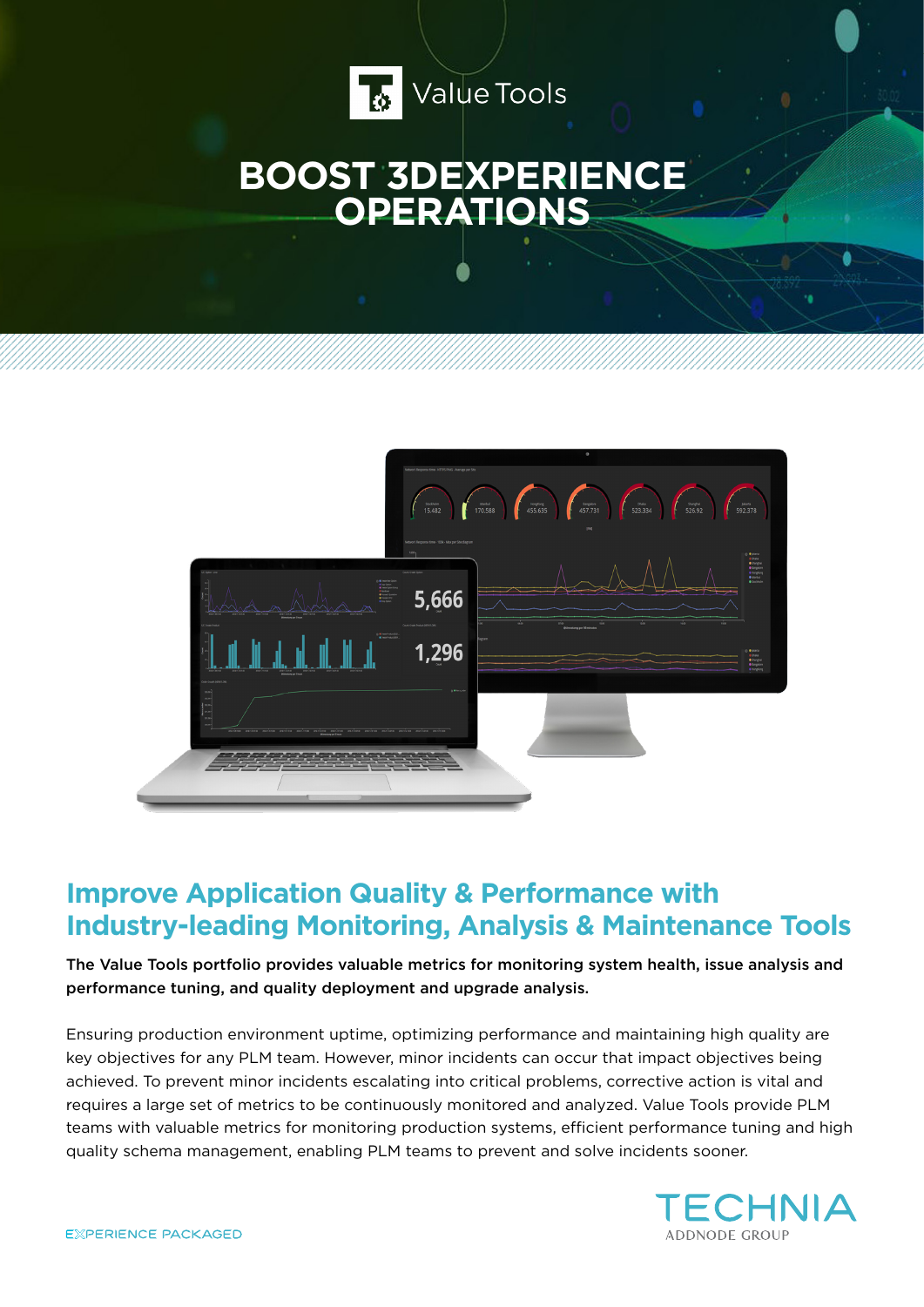

#### **INTRODUCING THE VALUE TOOLS PORTFOLIO**

Equip your team with the right tools. Value Tools are available as individual products or as a bundle.

### **Platform Intelligence**

Understand your system and make proactive decisions, saving money and keeping your users happy.

Proactively detect health problems in your 3DEXPERIENCE system to guarantee availability and smooth operations.

Platform Intelligence performs a complete surveillance of your ENOVIA system, minimizing costly system stops and crashes.



Detect Proactively detect problems before business and user acceptance is affected.



Protect Continuously understand the health of your system to guarantee availability and smooth operations.

Manage Take control over the

platform maintenance for better efficiency and ease of use.

Analyze Understand how the platform is used and focus effort where it brings most value.

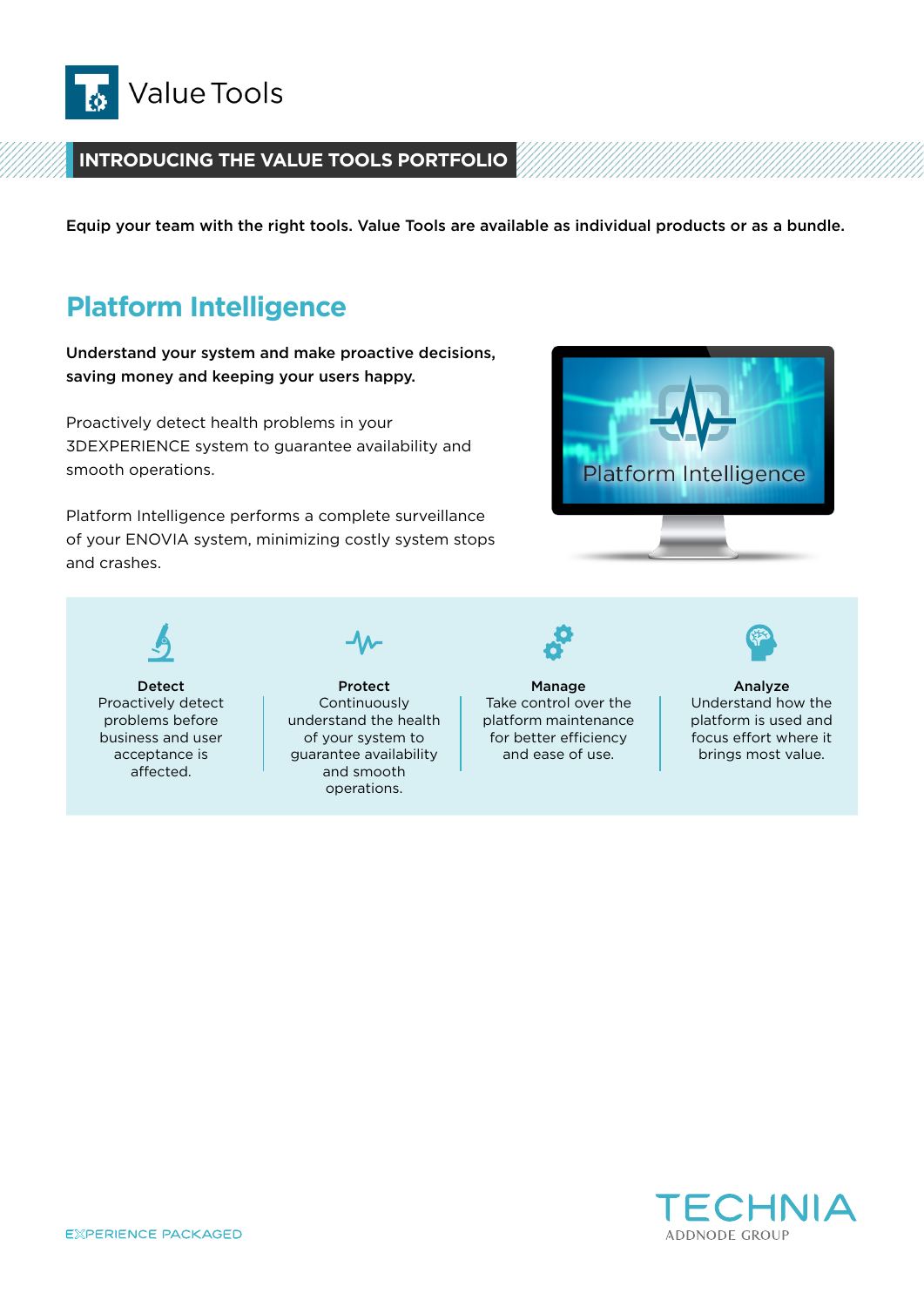

# **Profiler**

Take control of your development.

Troubleshoot 3DEXPERIENCE performance and review implementations. Helping you to focus development effort where it is most effective.

TECHNIA's Profiler is a tool for developers, which can be used to track all calls being made to the ENOVIA kernel and analyse this information in order to improve the quality and performance of your code.



Analyze Analyze all application calls to ENOVIA, from the web layer down to the database.

Monitor Monitor application and ENOVIA memory consumption.



Save Save your profiling session to enable later comparison and analysis.



Export Export functionality to MS Word format.